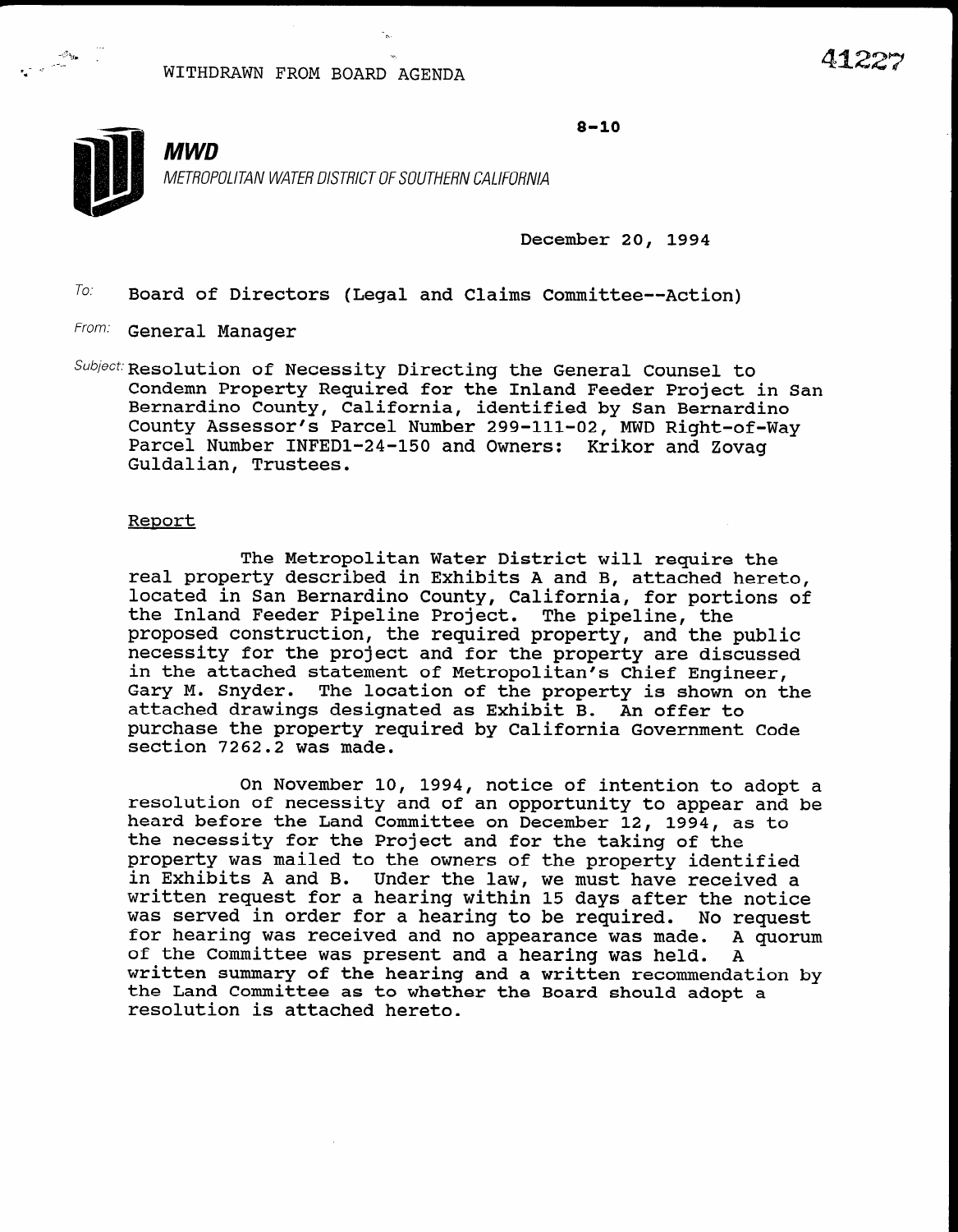Transmitted herewith is a resolution declaring the necessity for the Project and for the acquisition of the property described in Exhibits A and B, attached hereto, and directing the General Counsel to commence condemnation proceedings in San Bernardino County to acquire the property.

On February 9, 1993, your Board and its Advisory Committees acting on this matter certified that the Final Environmental Impact Report for the Inland Feeder Project had been completed in compliance with the California Environmental Quality Act (CEQA) and the State Guidelines, and that it had reviewed and considered the information contained in that document. Your action on the subject resolutions are therefore in compliance with CEQA. No further environmental documentation or review is necessary for your Board to act on this request.

## Recommendation

It is recommended that the Board of Directors, by a two-thirds vote, adopt the attached resolution declaring the necessity for the Project and for the property described in Exhibits A and B, attached thereto, and directing the General Exhibits A and B, attached thereto, and directing the General<br>Counsel to commence condemnation proceedings in San Bernardino County to acquire the property.

> John R. Wodraska Jonn R. Woorask

Submitted By:

Gary M. Snyder<br>Chief Engineer

Concur:

A<del>John</del>⁄ R. Wodraska

General Manager JV:ks

JV:ks KARSCH\jvboard\Inland1.bd Attm.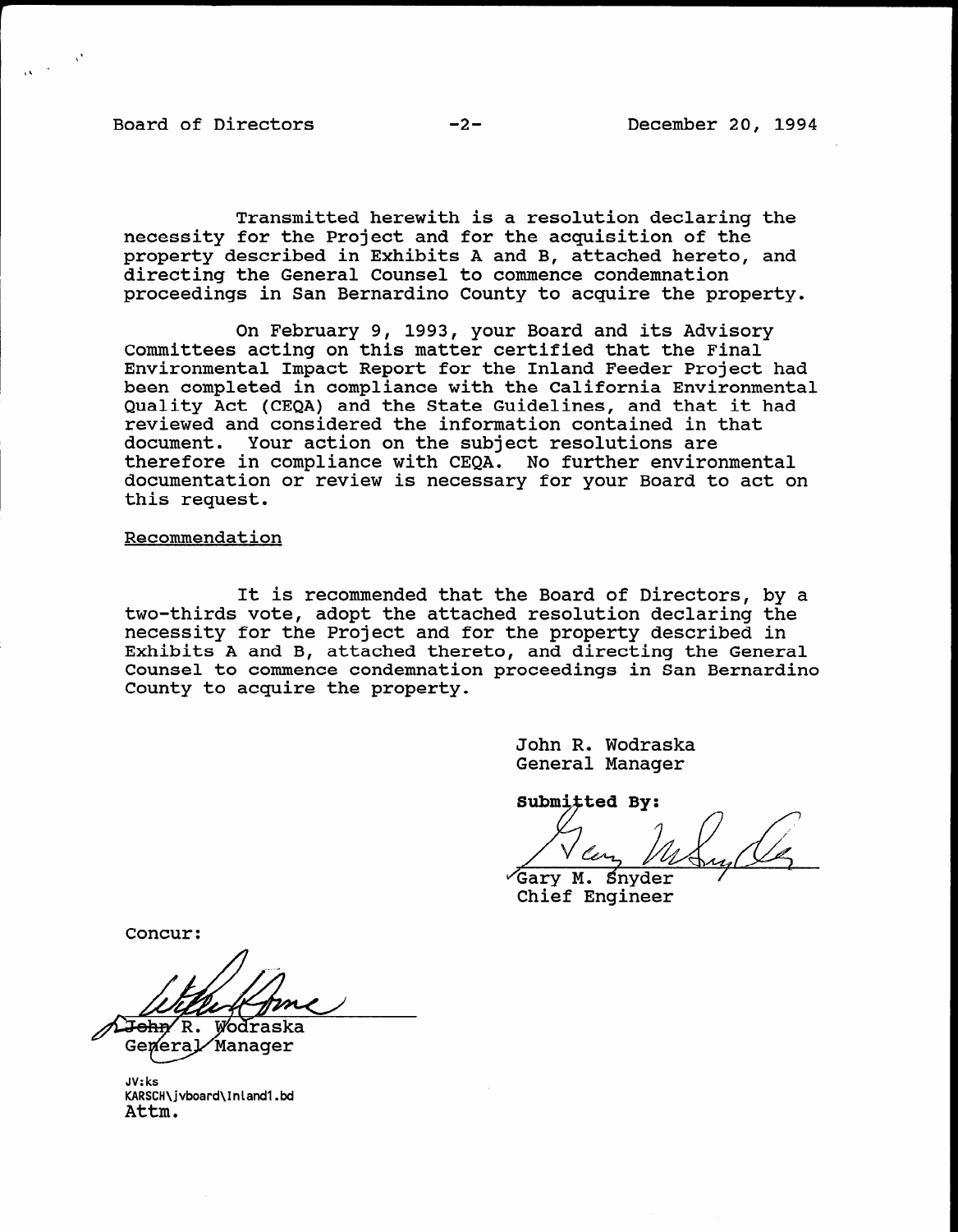SUMMARY OF DECEMBER 12, 1994 HEARING AND RECOMMENDATION OF THE LAND COMMITTEE REGARDING WHETHER THE BOARD OF DIRECTORS SHOULD ADOPT A RESOLUTION OF NECESSITY TO CONDEMN CERTAIN PROPERTY FOR THE INLAND FEEDER PROJECT

On December 12, 1994, at the offices of The Metropolitan Water District of Southern California, a hearing was held by the Land Committee of Metropolitan's Board of Directors. Land Committee Chairman Doude Wysbeek presided. A quorum of the Committee was present.

Chairman Wysbeek requested that Deputy General Counsel Joseph Vanderhorst present the matter to the Committee. Mr. Vanderhorst advised the Committee that the Item 7b involved the hearing required by the eminent domain<br>law prior to the commencement of a condemnation action. Mr. law prior to the commencement of a condemnation action. Vanderhorst further advised that Metropolitan had made an offer to purchase the property which is the subject of the resolution, and that a tentative agreement on acquisition has been reached. The resolution of necessity was still being sought to allow the condemnation process to move forward in the event that the voluntary acquisition is not completed.

Mr. Vanderhorst advised that the property owner was mailed a notice of the hearing, and no response to the notice had been received.

Assistant Chief Engineer Wayne Bousley made a presentation regarding the Inland Feeder Project, and the specific property that is the subject of the resolution of necessity. Mr. Bousley explained that the Project involves construction of a system to carry water from the Devil's Canyon facility, which is the the terminus of the east branch of the California Aqueduct, to the Colorado River Aqueduct and ultimately to the Domenigoni Valley Reservoir. The project is necessary to improve system reliability and to increase utilize increased storage capacity. The project will also allow blending of water from different sources to increase quality.

Mr. Bousley identified the subject property which is located on Opal Avenue between Highland Avenue and Fifth Street, near the City of Redlands. The property will be utilized as a portal site for the San Timoteo Tunnel. The site is necessary because hydraulic and topographic considerations make it the best and most appropriate location for the portal site.

The Committee voted unanimously to recommend that the Board of Directors adopt, by a two-thirds vote, the Resolution of Necessity.

karsch\jvboard\inlandl .bd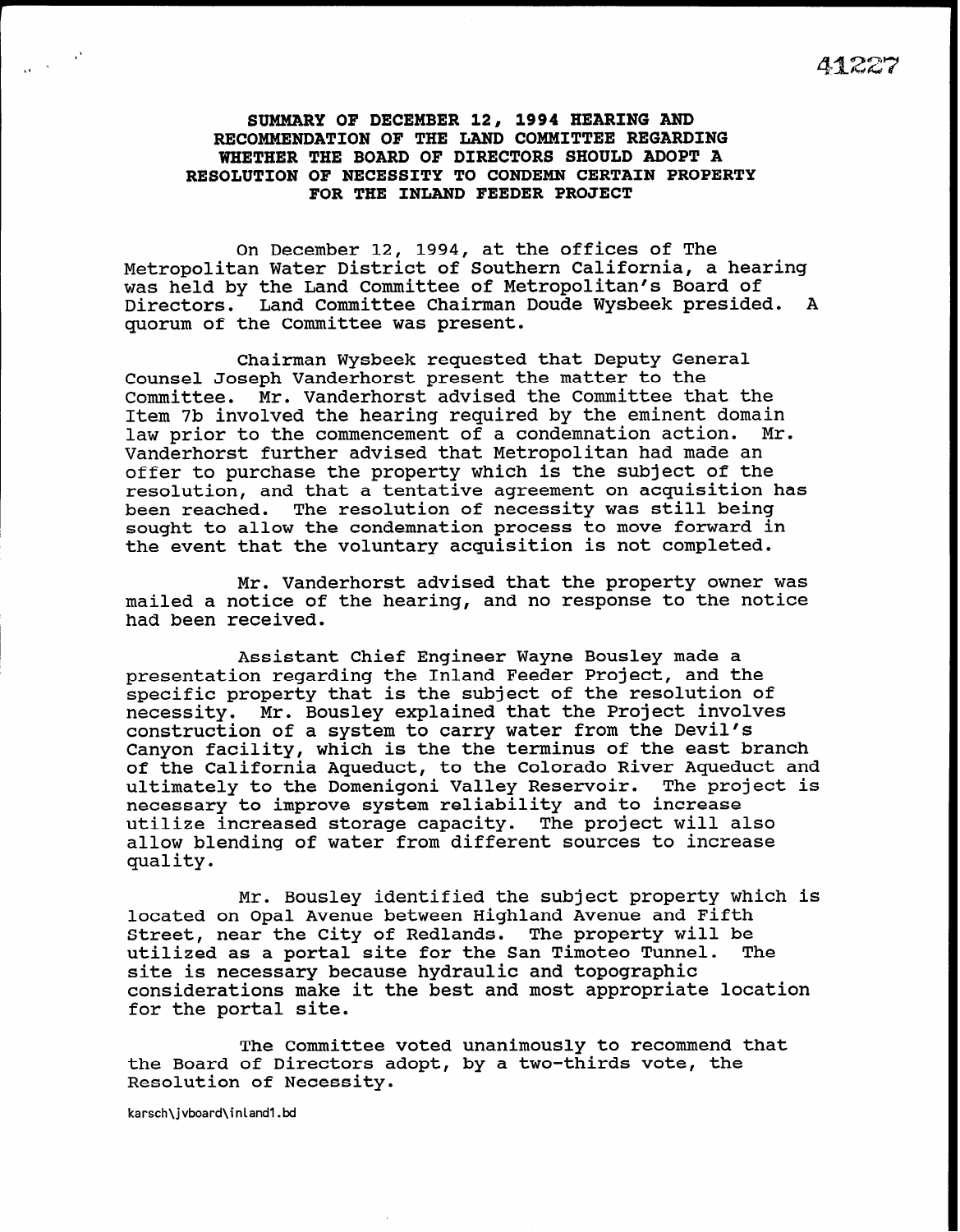STATEMENT OF GARY M. SNYDER IN SUPPORT OF RESOLUTION OF NECESSITY (INLAND FEEDER PROJECT)

I, Gary M. Snyder, declare:

1. I am chief engineer of The Metropolitan Water District of Southern California.

2. In order for Metropolitan to insure reliable delivery of water to its member public agencies for service to the public, it is necessary to construct, operate and maintain a water conveyance facility (Inland Feeder) to transport water from the California Department of Water Resources' Devil Canyon facility to the junction of the Colorado River Aqueduct and the San Diego Canal.

3. The Inland Feeder will be in the San Timoteo Tunnel from Opal Avenue east of Redlands to Eucalyptus Avenue east of Moreno Valley. A tunnel portal site is required to be located near the intersection of Opal Avenue and 5th Street east of Redlands.

4. The acquisition of the property described in the proposed resolution of necessity is necessary for the construction, operation and maintenance of the Inland Feeder as the location of the portal site.

5. Metropolitan will require entry upon the property in order to be able to commence construction of the project.

6. So that it may be assured that Metropolitan will have possession and may proceed with the work, it is necessary that the resolution be adopted in order that an action may be commenced to condemn the property described in the proposed resolution of necessity, and a court order obtained authorizing Metropolitan to take possession of the property.

 $24$ , 1994. Executed in Los Angeles, California, on November

Gáry M. Snyder

karsch\jvboard\inlandl.res

a

m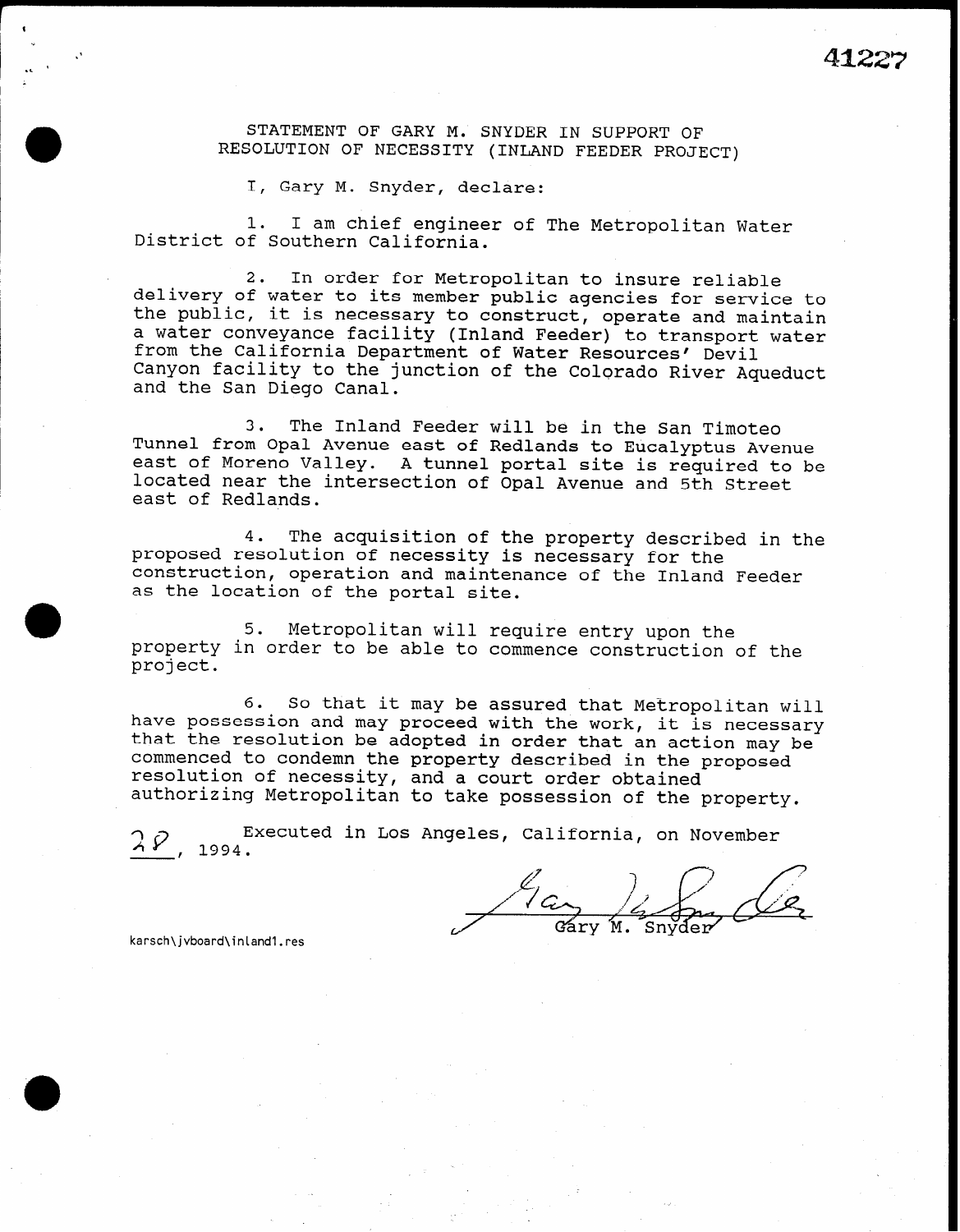## EXHIBIT A

Fee simple interest in the property described herei as Parcel INFED1-24-1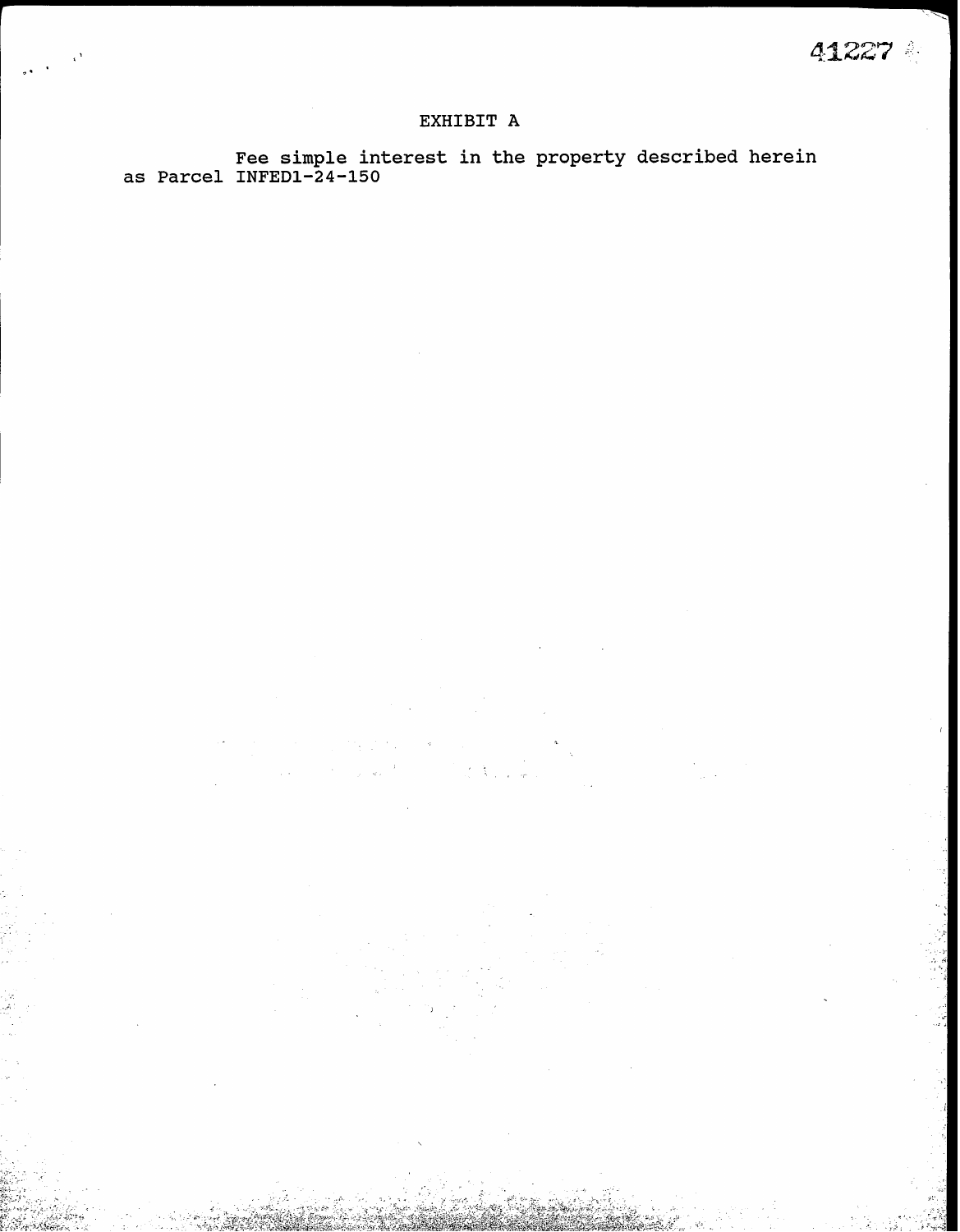41227

## EXHIBIT A

INFED1-24-150 Krikor Guldalian and Zovag Guldalian Trustees of the Guldalian Family Trust

The south one-half of the east one-half of Lot 6, Block 77, Rancho San Bernardino, in the County of San Bernardino, State of California, as per map recorded in Book 7, page 2 of Maps, records of said County.

PGW\p\..\infed1\24\legal\150.doc

Cctober 25, 1994